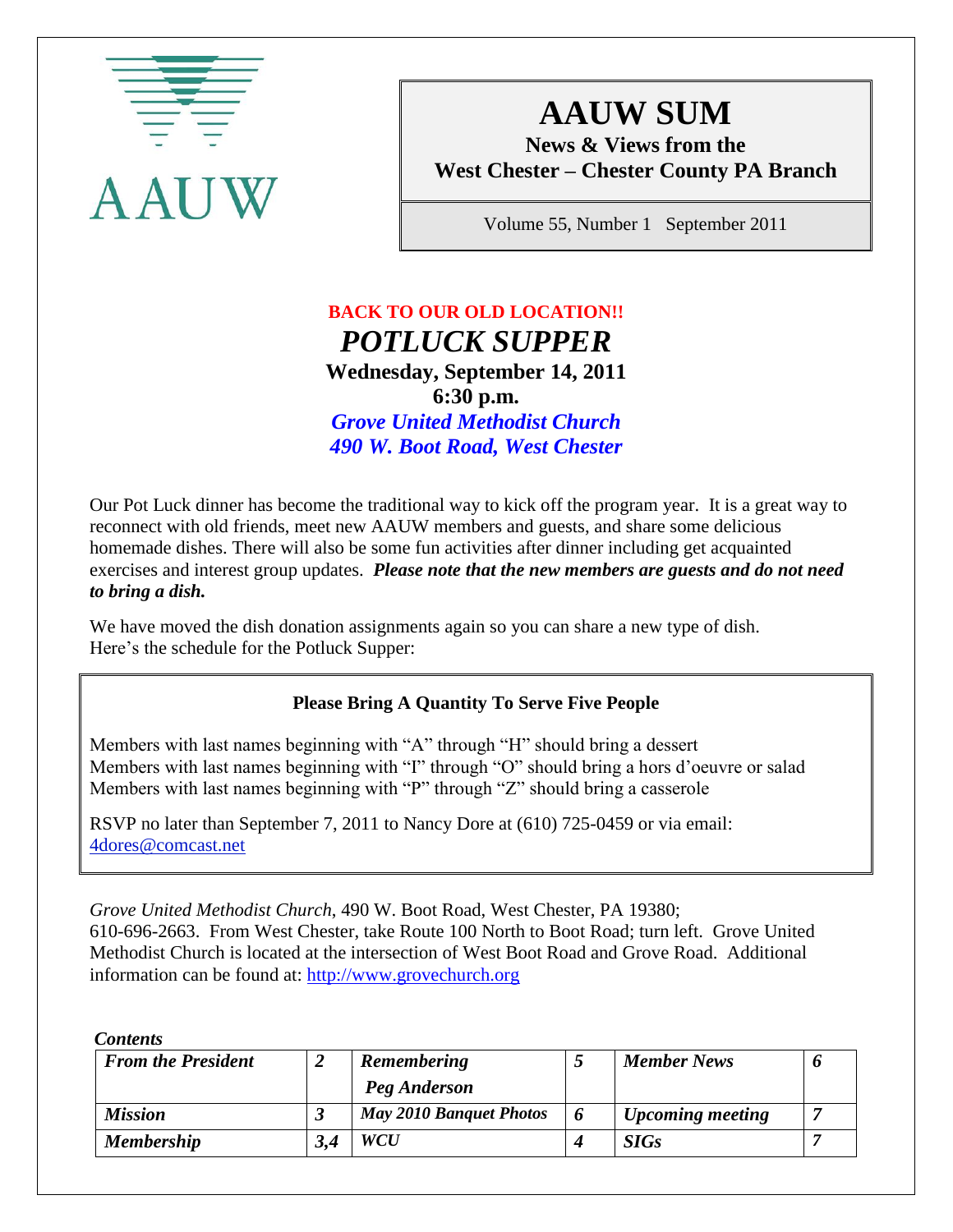### *From the President*

Dear Members and Friends,

It is once again time for us to begin a new program year! I am very pleased that we have several new officers and board members, and a thriving partnership with the West Chester University Women's Center to start off our year.

New Program Vice President, Nancy Dore, has worked with her Co-Vice President Elaine Burgess to plan a fabulous year of programs for our monthly branch meetings. You will find all that information in your Annual Members Handbook that will be handed out at our first meeting in September. If you cannot attend, your handbook will be mailed to you, but you really **do not** want to miss that first meeting! I know that many of you will be very happy to know that our Pot-Luck Supper returns to Grove United Methodist Church this year for our opening meeting on Wednesday, September 14! You can read all about it elsewhere in this newsletter, but make sure to put it on your calendar so you won't miss an enjoyable and informative evening.

We also welcome a new Secretary this year as Helen Reid has fulfilled her maximum terms and Linda Lang takes over that role. I hope you will join me in thanking Linda for taking on this position – I know she will do a wonderful job because everything she does, she does well.

Last but not least, we are very fortunate to have filled the position of College & University Liaison, a spot that has not been filled since Graham Boose finished her term. The new C/U Liaison is Valerie Connors, an energetic, knowledgeable and dedicate young woman who brings us her knowledge and skills from her previous branch in Florida where she led her college group in a grant-winning project for girls. I can't wait to see what we can accomplish here.

I look forward to seeing all of you again, and meeting new members at our upcoming meetings. Please spread the word – AAUW West Chester-Chester County is a vibrant, funloving and committed branch that is a great organization for women who want to share that spirit!

Sincerely, Fran Pierce, President



 *Fran Pierce*

# **Branch Member Roselyn Cadoff to Host Art Exhibit**

Roselyn Cadoff will be exhibiting drawings and paintings at the Henrietta Hankin Branch Library on Windgate Drive in Chester Springs, from Sept. 11th through September  $30<sup>th</sup>$ . Her work reflects personal responses to life and events around her, but is also often inspired by color and form found in nature, or may be a reaction to a landscape in an unusual perspective.

Art has always been an important part of Roselyn's life, and is a passion that has given her great joy. Although this is true whether it is shared with others or not, the opportunity to share extends the pleasure. Roselyn invites her friends and hopes they will come and share at this exhibit.

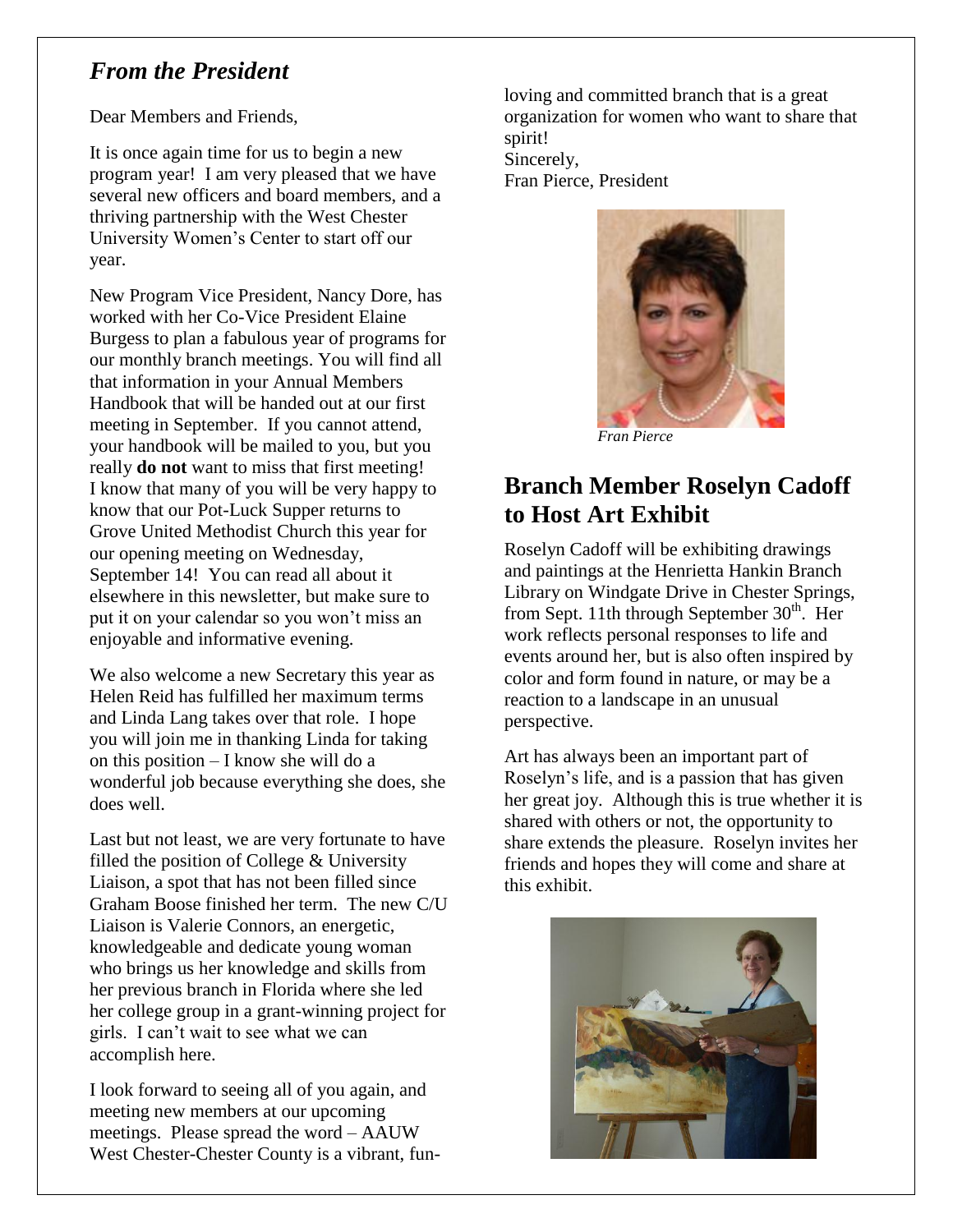### **Branch News**

#### *AAUW Mission Statement*

*AAUW advances equity for women and girls through advocacy, education, philanthropy, and research.*

| Norma George                                                                            | Newsletter Co-Editor        |  |  |  |
|-----------------------------------------------------------------------------------------|-----------------------------|--|--|--|
| 610-872-7567                                                                            | ngeorge@cheyney.edu         |  |  |  |
| Nancy Rumfield                                                                          | Newsletter Co-Editor        |  |  |  |
| 610-399-0388                                                                            | <u>nrumfield@gmail.com</u>  |  |  |  |
| Newsletter email                                                                        | aauwsumnews@gmail.com       |  |  |  |
| <b>Elaine Burgess</b>                                                                   | <b>Circulation Manager</b>  |  |  |  |
| 610-383-7018                                                                            | danb@chesco.com             |  |  |  |
| <b>Fran Pierce</b>                                                                      | <b>Branch President</b>     |  |  |  |
| 610-594-0625                                                                            | franpierce@verizon.net      |  |  |  |
| <b>Elaine Burgess</b>                                                                   | Program Vice President      |  |  |  |
| 610-383-7018                                                                            | danh@chesco.com             |  |  |  |
| <b>Nancy Dore</b>                                                                       | Program Vice-President      |  |  |  |
| 610-725-0459                                                                            | 4dores@comcast.net          |  |  |  |
| Barbara Leone                                                                           | Membership Vice-President   |  |  |  |
| 610-429-4520                                                                            | $l$ eone $219@$ verizon net |  |  |  |
| Linda Lang Recording & Corresponding Secretary<br>610-738-9678<br>lindalang@comcast.net |                             |  |  |  |
| Rosemary MacDonald<br>610-296-5474                                                      | <b>Financial Officer</b>    |  |  |  |
| rosemary.macdonald@verizon.net                                                          |                             |  |  |  |
| http://www.aauwchestercountypa.org                                                      |                             |  |  |  |

### **Guidelines for AAUWSUM**

1. Deadline for articles is the  $10<sup>th</sup>$  of the month unless noted in newsletter.

2. Board will develop outline/plan for newsletter.

3. Copies of each article must be sent to the President.

4. Articles should be less then 340 words (1 column in 12 pt.) and sent as .doc (Word) files whenever possible.

5. Program information should be available for publication in the month prior to the event.

6. SIG information should be specific (when, where, leader, contact information, program or book).

7. Photos should be sent in .jpg format and should be the best quality possible. Leave cropping to the editors when possible.

8. Editors must keep newsletter to 10 pages or less (5 printed front and back).

9. Editors must consult with President or designee if newsletter is too long.

10. Circulation Chair will determine number of copies to be printed.

11. Board will review and decide list of Friends who receive printed copies.

12. The newsletter should go to the printer by the  $25<sup>th</sup>$  of the month. Copies should include the Circulation Manager, Person who distributes the e-mail version, and, if requested, other named designees.

# **Help AAUW Save Money**

Each year our editors put together eight informative, attractive, and news filled issues of our AAUW SUM newsletter. At current prices, printing and mailing costs exceed \$1.50 a piece per issue, costing over \$12.00 per member per year. For several years, many AAUW members have received their copies via e-mail. Through e-mail they receive the news as soon as it is published. By eliminating the paper copy, they are also making a contribution to a greener environment. If you are not already receiving AAUW SUM via e-mail and would be willing to do so, please contact Elaine Burgess at [danb@chesco.com.](mailto:danb@chesco.com)

### *Send us your News!*

The co-editors of AAUW SUM, Norma George and Nancy Rumfield, are delighted to bring you the September issue of the AAUW SUM newsletter. *We continue to need input from members.* Please send *articles* as Word documents. It is most helpful if you forward your news articles to the *gmail account:* [aauwsumnews@gmail.com,](mailto:aauwsum@gmail.com) indicating the topic and month in the subject box and cc the President. Norma and Nancy share access to this account, it keeps their work mailboxes from getting filled and makes the process of collaborating easier.

Remember that articles for a given month of the newsletter are due on the 12th of the preceding month. Please provide all necessary information with your submission.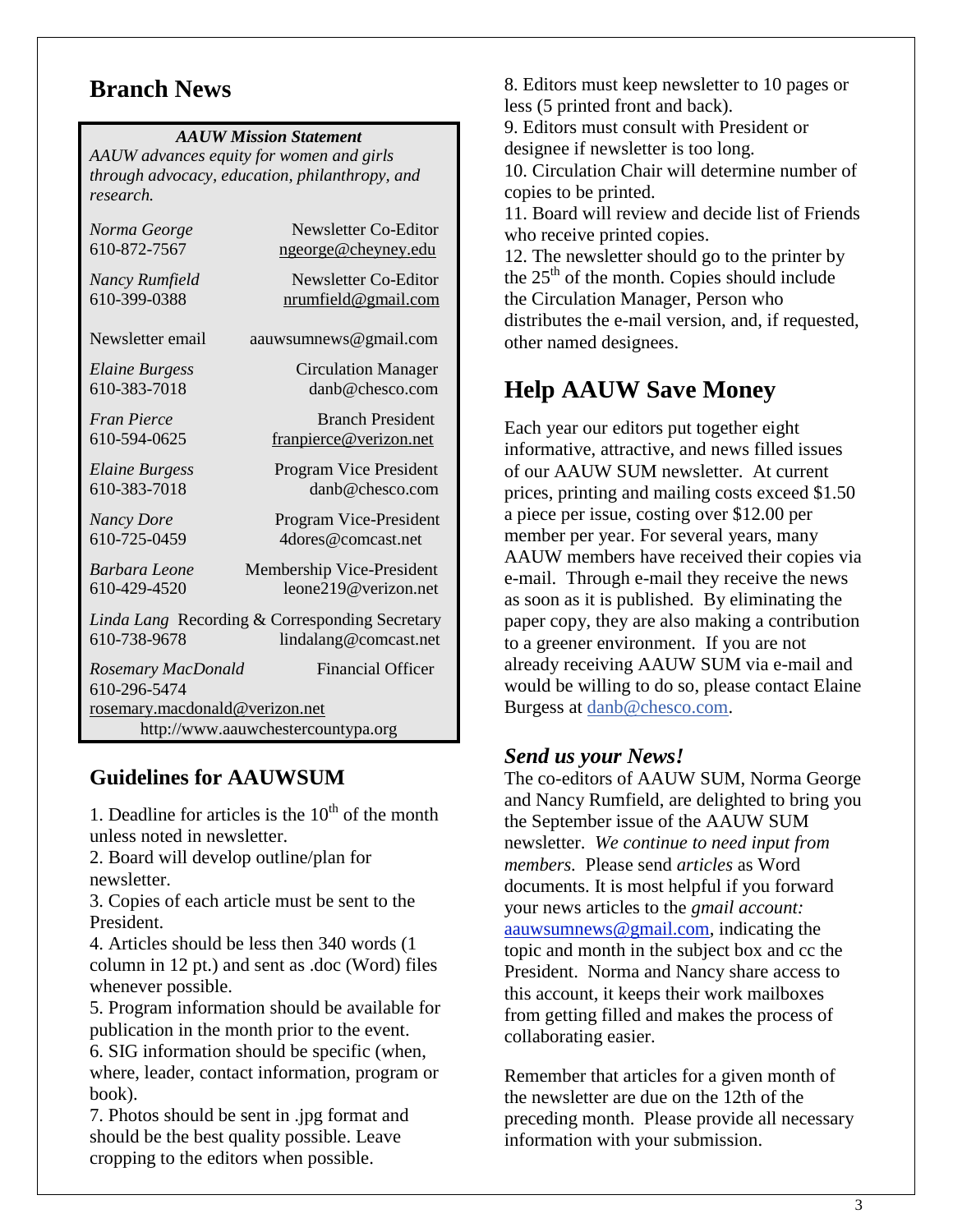### **Membership Outreach**

*Your Records and Communication With the National Association*

*Helpline Phone*: 800 326 2289 *Internet and email*: The website for national AAUW is [http://www.aauw.org/.](http://www.aauw.org/) Once you have accessed the site go to the Member Center. Have your Membership Number available to change your record information (see directions on page 35 of the branch member handbook). Type in your Membership Number and set up a password. Make a note of your password for future communications. In addition, you can find your Membership Number on the address label of the Association publication, *Outlook,* or call either Carol or Barbara (Co-Membership VPs).

# **Membership News**

We are off to a flying start with *10* new branch members! Contact them and invite them to meetings and SIG groups. Please extend a hearty welcome to the following new members:

| Sandra Alexander         | SLAlexander@msn.com    |
|--------------------------|------------------------|
| <b>Valerie Connors</b>   | valconnors@hotmail.com |
| Ann Duerr                | waduerr@verizon.net    |
| <b>Marilyn McCormick</b> | mcmick@comcast.net     |
| Kathleen Neary           | KMNeary@aol.com        |
| Samia Rishi              | samiakr@hotmail.com    |
| Barbara Schneller        | bschneller@wcupa.edu   |
| <b>Adale Sholock</b>     | Asholock@wcupa.edu     |
| Margaret Staarman        | peggstaar@verizon.net  |
| Laurie Yeandel           | yeandels@gmail.com     |

If you know of a recent college graduate, invite them to join under our special "Give A Grad A Gift" program. This is for a free 1-year National membership. If you pay \$26, they can become a branch/state member.

### *Welcome*

New Members and West Chester University

# **West Chester University is now an Affiliated Branch!**

As of July 1, West Chester University is now an official college/university affiliate of AAUW! The WCU Women's Center served as the home base for our outreach to the students who very quickly became interested in the goals of AAUW, and developed an interest in working with our branch. Without a doubt, the establishment of an honorary seat on our board of directors for a student leader was instrumental in gaining the interest of the other students. From her seat on the board, West Chester student Jennifer Halligan gained first-hand insight into what it is that makes AAUW tick. Jenn said that she really could identify with our mission and found that our activities and projects aligned well with the goals of the WCU Women's Center.

The center advisor, Dr. Adale Sholock, assisted with coordinating the student involvement in AAUW. Our first project together was a discussion at our February brunch meeting in which several students joined two of our older members, Peg Anderson and Sue Ciorletti, to share with the audience their experiences as college students. Peg had everyone laughing with her tales of hitchhiking in the late 1920's! The current college students brought some notes of sober realism as they told of obstacles to their education in the forms of unsupportive families, insufficient funds and lack of health insurance – all things that were not of much concern to Peg and Sue.

In April, we again coordinated with the students as we marked "Women's Equality Day." The students arranged for a sale table in the student union and created signs to convey the message that women are still only earning an average of .77 to every \$1.00 earned by men. Members of AAUW West Chester-Chester County provided the baked goods that were sold to women for .77 and to men for \$1. The day was a great success and helped to fund the affiliation membership cost for the university to AAUW. We look forward to more collaboration and activities with the young women from WCU.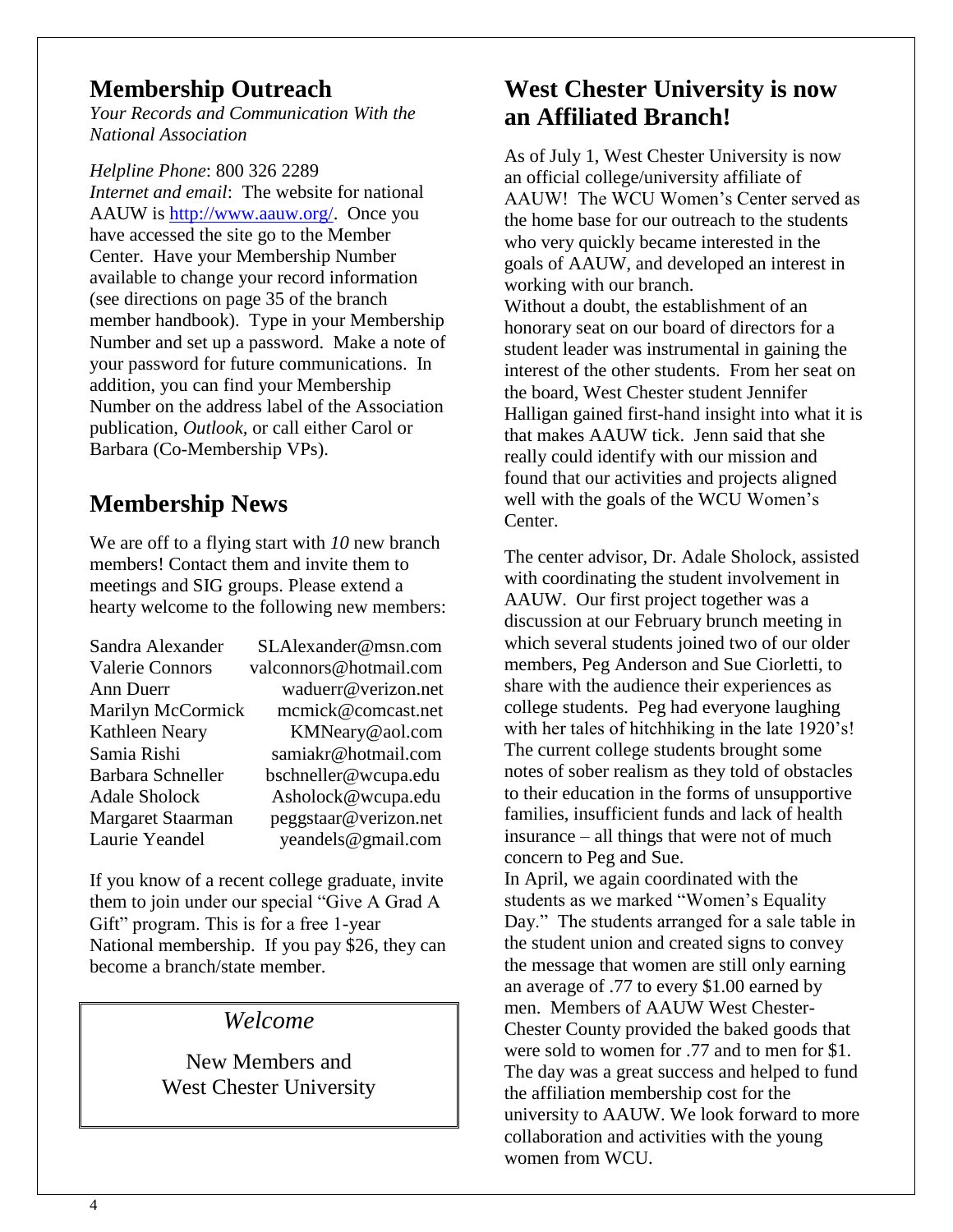### **Peg Anderson - Our Member, Friend, and Neighbor**

My path and Peg's first crossed, I believe, about twenty-five years ago at a meeting of the West Bradford Historical Commission, which made us, as Peg so freely said, "neighbors." Peg didn't limit neighbor to the next house or same street, it included the whole township and more, even most of Chester County. I came to realize eventually that to Peg, everyone was a "neighbor" or "practically a neighbor."

In more recent years, Peg and I connected at an AAUW function. Peg enjoyed the meetings, both the social aspects and the educational component of the programs, and as "neighbors" suggested that we should carpool to meetings. She also said I should definitely join her lit group, which I could see was her passion. "We have so much fun," I remember her saying. Like "neighbor", I learned that "fun" was an important part of the way Peg described many things in life. When someone mentioned an activity of any sort, Peg often replied, "That sounds like fun." So I started attending the lit group with Peg, thinking that if Peg, then at nearly 90 could read and discuss literature, I should also. But in truth, I went, and invited Peg to various other events, because I looked forward to her company even more than the scheduled activity.

Along the way, I learned so much. Peg was always full of stories. Every object, every individual, every activity and route and house along the way had a story. Most entertaining were stories of her college years, working in Philadelphia, and moving to her "farm" as a young bride. She stayed at her beloved "Anderlea" seventy years, the rest of her life. She participated in more than fifty Elderhostel programs and traveled extensively, both independently and with others her whole life. Everywhere we went she met people she knew, as well as their parents, grandparents, and "neighbors." Peg's friends and "neighbors" spanned all ages and backgrounds. She was truly happy to see them and remembered their life stories.

Peg inspired me with her attitude and her actions. She valued education, equality, and opportunities for all people, working in numerous volunteer capacities to make that happen. She treated all people respectfully and graciously and was thrilled when they came to see her. Still she never considered that anything she did was especially remarkable. In 2007 PA-AAUW honored Peg with the Susan K. Nenstiel Humanitarian Award. When notified of her selection, she seemed puzzled and deflected praise by commenting. "I don't know why they are so interested in me. So many others have done so much more."

Peg's love of learning, interest in others and spirit of determination and independence continued her entire life. She was always accepting and friendly, practical and outgoing. Peg had been with us for so many years--so active and engaging--it seemed like she would always be here. Certainly that is what we all wanted.

We will miss you, Peg, so much. You left us with so many memories and stories, and we thank you for that.

Written by Elaine Burgess, September 6, 2011. *Peg passed away on Monday, September 6, at the age of 95.*

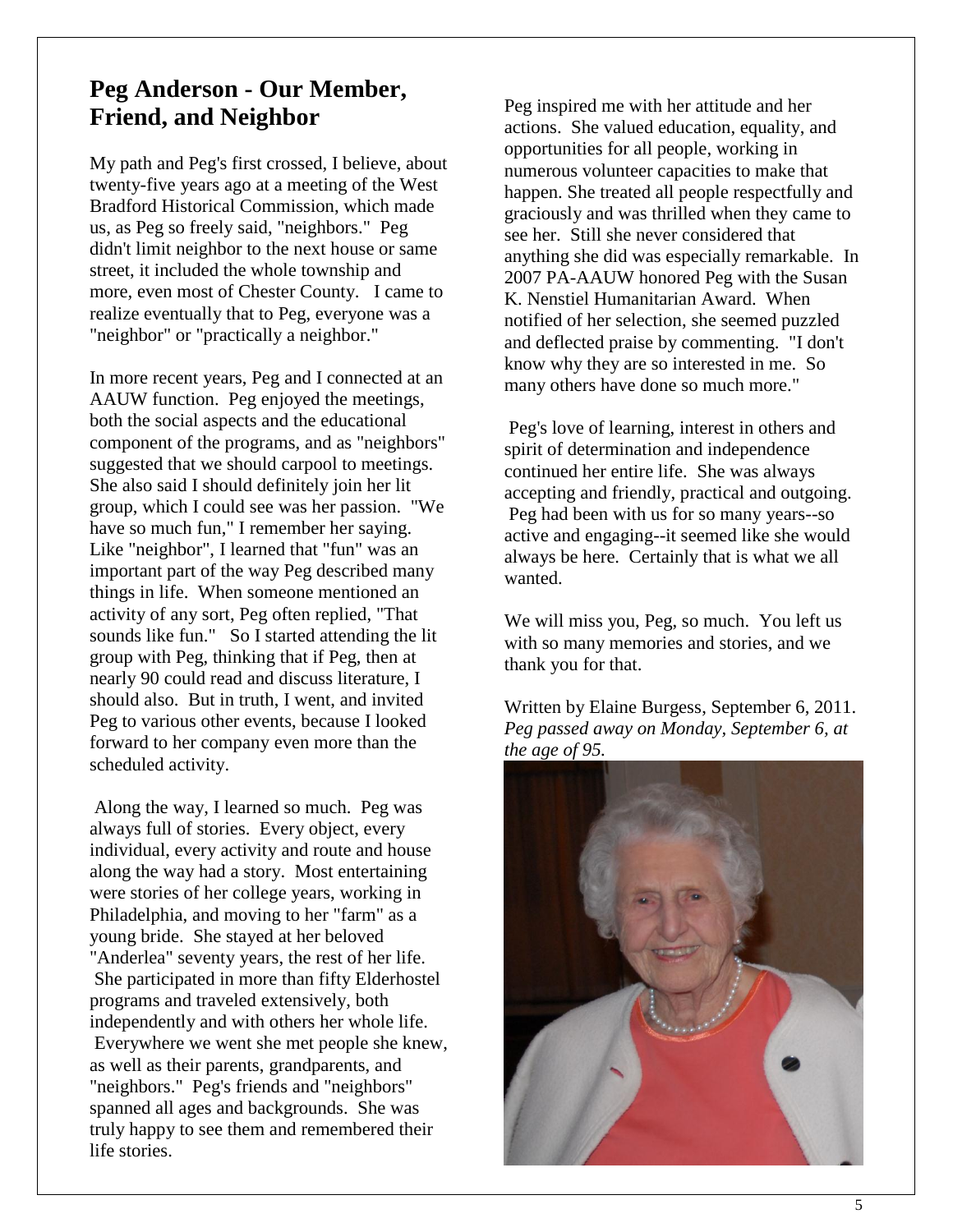# **Get Your Keystoner Online!**

The *Keystoner* is the AAUW-PA Newsletter. *Switch to receiving the Keystoner online.* For each issue, you will receive an e-mail notice of the posting with a table of contents and a link to a downloadable copy of the issue, which can be printed or read on the computer screen. Getting the Keystoner online helps the environment and saves the state organization money and no waiting for delivery. To sign up just fill in the blanks at:

<http://www.aauwpa.org/keystoner.htm> Members can check the archived issues online at the same site. *Kathy Quinn, Keystoner Editor*

# **May 2011 Banquet Photos**



*Scholarship recipient Krystyna Lockley (center), with her father and Dr. Norma George.*



*Krystyna Lockley and Susan Johnston.*



 *Guest speaker, Andrea Baldeck*

The highlight of the evening was Dr. Baldeck's sharing of her spectacular black and white photographs of her many travels.

# **Member Notes and News**

### **Norma George Receives Doctorate of Modern Languages**

Congratulations to branch member, Dr. Norma George, who recently received her Doctorate of Modern Languages from Middlebury College, Middlebury, Vermont. Her research focused on the life and work of Haitian feminist, author and educator Marie-Thérèse Colimon Hall.



# **Branch Board Meetings**

All Board meetings are open to the membership and this year will be held at the Women's Center at West Chester University. Meetings begin at 7 pm, are over by 9, and are usually on the first Tuesday of the month. Upcoming: Tuesday, October  $5^{\text{th}}$ .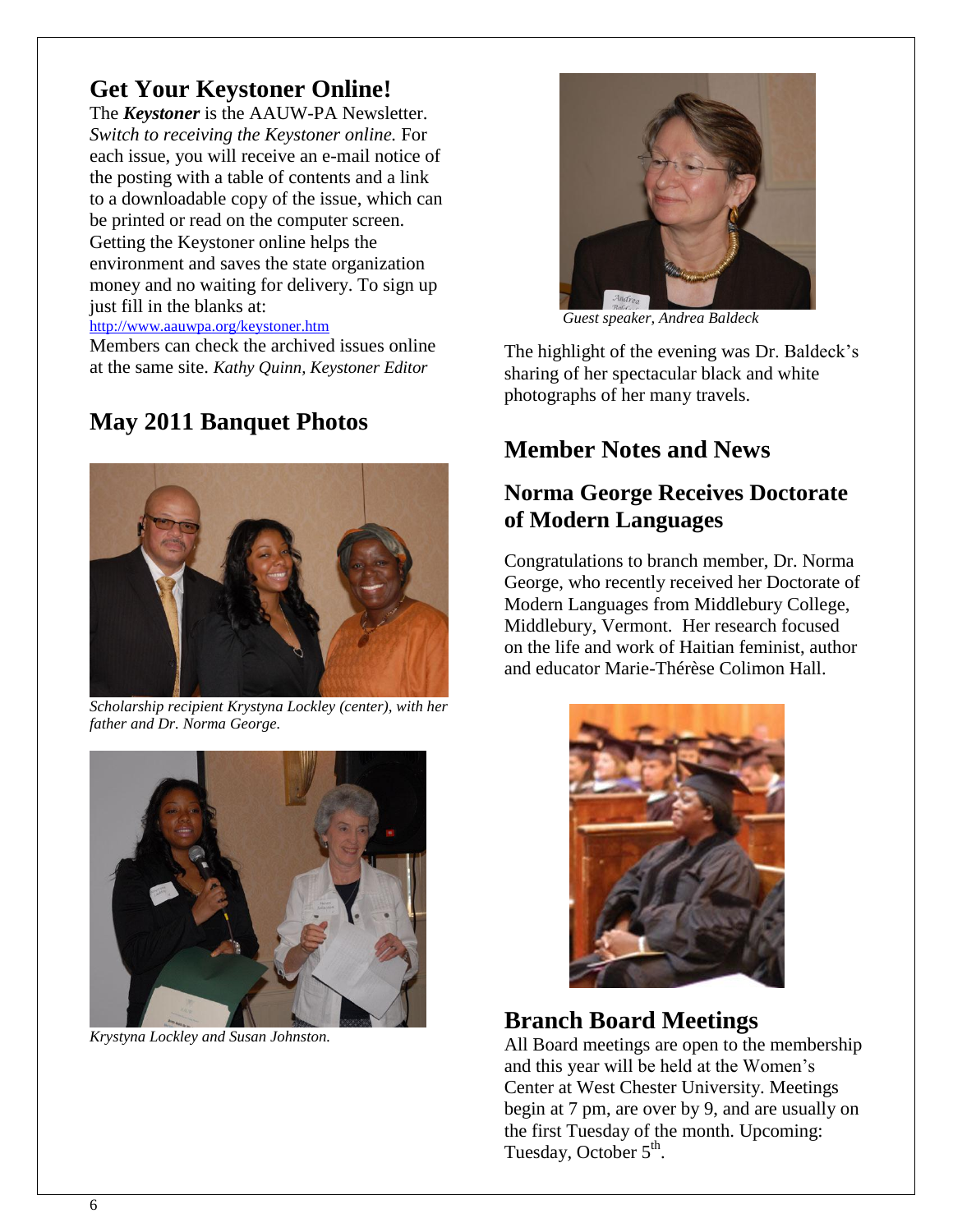### *Upcoming Meeting*

### **October 13, 7:00 PM (Wednesday)**

*Habitat For Humanity -- Local And Global Outreach.* Presenters are Eliza Bernardini, Volunteer Coordinator and Abby Schaefer, Director of Marketing, both of the Chester County Habitat Humanity. They will discuss affordable housing needs and initiatives in Chester County, including the *Women's Build* program. Grove Methodist Church, 40 W. Boot Road, West Chester, PA.

### **Special Interest Groups**

#### **Couples Bridge**

Meets the  $3<sup>rd</sup>$  Saturday evening monthly at a member's home. We are a social group and welcome all who like to play. Contact the chair, Carol Habig, at 610-431-9987 or e-mail her at [whabig@verizon.net.](mailto:whabig@verizon.net)

### **Book and Discussion Groups**

**Lit I, Afternoon Book Discussion:** Meets on the  $4<sup>th</sup>$  Thursday. For additional information contact: Martina Ossman, 610-793-1469; [ossman1072@verizon.net.](mailto:ossman1072@verizon.net)

#### **Lit II, Fiction and Non-Fiction:** Meets the 3rd Wednesday of each month.

*September 21st,* 7:30 pm – *Possession* by A. S. Byatt; Leader: Jean Speiser; (h) 610-558-8269, JeanSpeiser@gmail.com; Hostess: Phyllis Dunn (h) 610-696-1079, dunn.phyllis@gmail.com *October 19th ,* 7:30 pm *- Last Call: The Rise & Fall of Prohibition* by Daniel Okrent: Leader: Lyn Eaton, (h) 610-696-3172, wleaton2@aol.com; Hostess: Peggy Staarman

#### **Lit III, Monday Evening Nonfiction Book**

**Group**— The Non-Fiction Book Group will hold its next discussion Monday, September 19th at the Magnolia Grill, Chester County Book Company, West Goshen Shopping Center, at 7:00 PM. The discussion book is *In the Garden of Beasts* by Erik Larsen. Please place a hold at area libraries for a copy of the book. You may call Paula McGinness for more information, 610-942-4852 (home) or 610-273- 3303 (work).

#### **Great Decisions**

This group meets the  $2<sup>nd</sup>$  Monday of each month at 1:30 pm. If you are interested please contact Jacky Page: 610-359-9887 or [martin\\_page@msn.com](mailto:martin_page@msn.com)

#### **Finance Discussion Group**

The Finance Discussion Group meets on the 4th Wednesday of each month at 7:00 p.m. Participants are invited to bring related articles to share. For more information contact: Leslie Olson, 610-793-2938 or olsonfour@verizon.net.

#### **FIG (Food Interest Group**)

Dining around, usually at a member's home. This group is co-ed, singles welcome. Each member brings a dinner item. The group meets the  $2<sup>nd</sup>$  Saturday of each month. If interested please contact Betty Bradford at 610-363-7974; [wdbrad@verizon.net](mailto:wdbrad@verizon.net)

#### **TIG (Travel Interest Group):** *AAUW TIGers*

The Travel Interest Group is composed of those who like to go on day trips. Trips are open to all members and guests; space may be limited. *September 10*, 10:00 am Mural Trolley Tour of Center City Philadelphia with lunch at City Tavern, Contact person is Sue Johnston, [sueearlj@verizon.net](mailto:sueearlj@verizon.net) or 610-363-8535. *October 9th*, 2:30 pm Rainbow Dinner Theater in Lancaster. Dinner starts at 2:30, and the show, "John Loves Mary", will be from 4:00 - 6:00 PM. The group price for the entire event is \$44.00 per person; space limited to 20. If interested, send a check for \$5.00 per person, to hold your reservation. Send ASAP, payable to Roselyn Cadoff, 2419 Copper Creek Rd., Chester Springs, PA, 19425. Phone: 610-458 8813 or email: [racadoff@verizon.net.](https://webmail.cheyney.edu/owa/redir.aspx?C=b3204505f469432281088c50da59cd9a&URL=mailto%3aracadoff%40verizon.net) You can also contact Sue Johnston at 610-363-8535, or at [sueearlj@verizon.net.](https://webmail.cheyney.edu/owa/redir.aspx?C=b3204505f469432281088c50da59cd9a&URL=mailto%3asueearlj%40verizon.net) Carpools may be arranged once we know who's going. *December 11*, 4:00 pm - Messiah by Vox Ama Deus at Daylesford Abbey with hors d' oeuvres and desserts afterwards at Graham Boose's home. Contact person is Sue Johnston (see above).